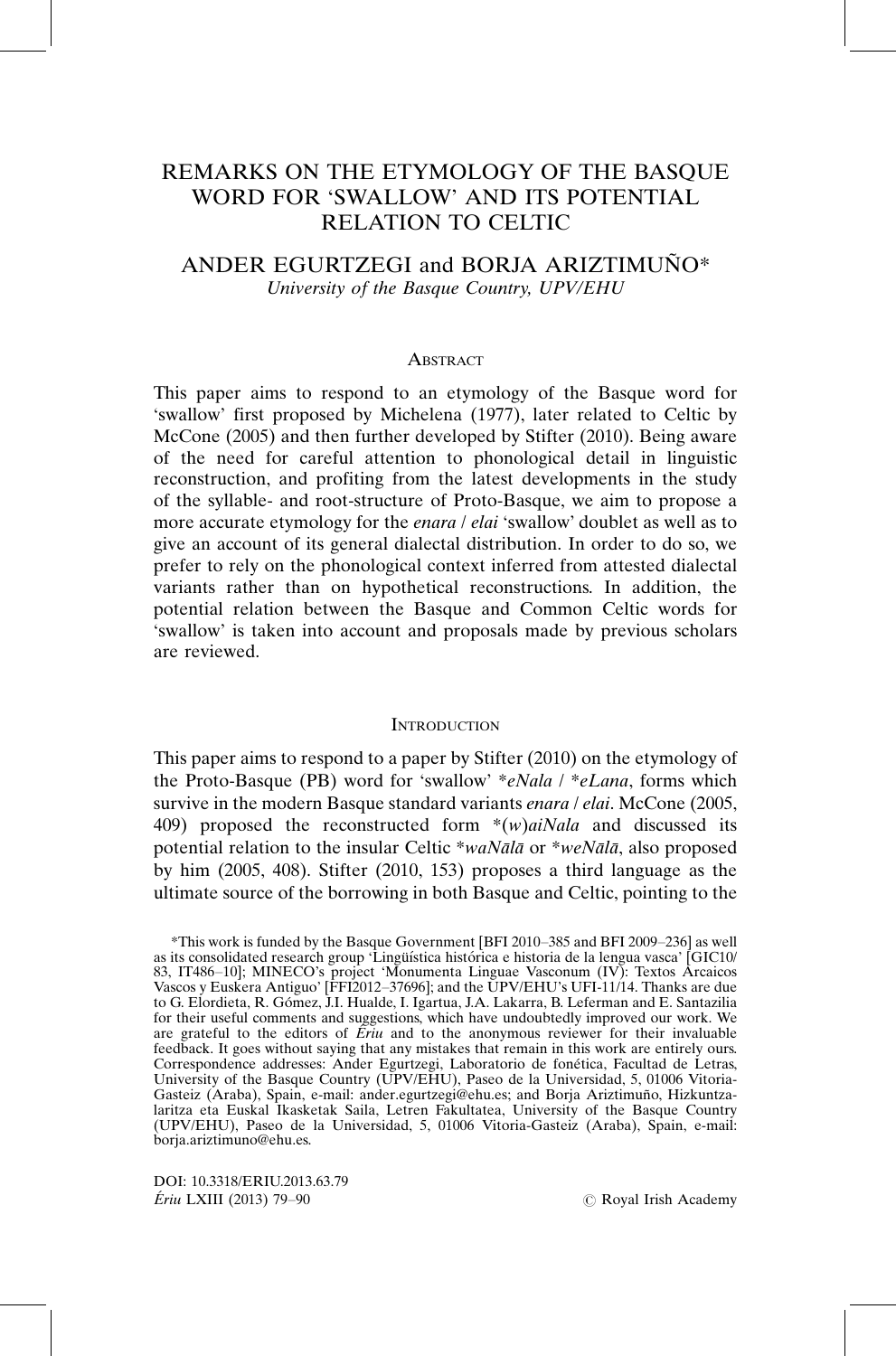#### 80 ANDER EGURTZEGI AND BORJA ARIZTIMUÑO

exceptional phonotactic structure of the word when compared with most of the inherited vocabulary of these languages. In this paper we try to point out the difficulties regarding the PB reconstruction \*wai/eNaLa or \*waNai/ eLa proposed by McCone and modified by Stifter (2010, 156), and ultimately based on that of Michelena (\*eNala / \*eLana; 1977, 326) through Trask (1997, 139), who suggested \*aiNala / \*aiLana instead. We also propose possible sources for the word from the Basque standpoint, which do not correspond to the 'invisible third' proposed by Stifter (2010).

Etymologies do not last forever. Like many other things in life, they provide us with a means to advance but when they have become outdated they should be revisited and 'sharpened' (cf. Watkins 1991). As Luis Michelena pointed out: 'From my point of view, there are two ways in which older results can be improved today: 1) using the available witnesses in a more exhaustive way and 2) applying the comparative method more consistently' (Michelena 1977, 13).<sup>1</sup> So, allegedly good etymologies can be discarded as better ones become available or, as in our particular case, etymologies can be improved or corrected in the wake of advances in linguistic investigation.

2

Although the relationship between the two Basque dialectal variants of 'swallow' may seem evident, the etymological link between them was established by Michelena (1977, 326). He derived the proto-forms of both enara and elai (namely \*eNala and \*eLana) from a single reconstructed item, arguing that only a double metathesis separated both variants:

... there should not be any problem in accepting \*eLana and \*eNala as variants of a single form. A [mere] double metathesis would have had to occur: not only would the nasal and the lateral exchange place, but they would also exchange their quality, the lenis becoming fortis and vice versa. (Michelena 1977, 326)

Nevertheless, it must be stated that those two metatheses are of very different natures. One of them is a transposition between the /l/ and the /n/ located in the onsets of the second and the third syllables, a metathesis

 $1$  All translations of quotations throughout this paper are our own. Although he does not list them, Michelena also mentions three additional reasons for revising a reconstruction: the discovery of a new, related language; the discovery of new data; and the development of new methods or the improvement of the available ones (Michelena 1964, 196; 1988, 73). We will follow the first reason for proposing a new etymology listed by Haas (1969, 46-51), namely 'a new interpretation of the material at hand'.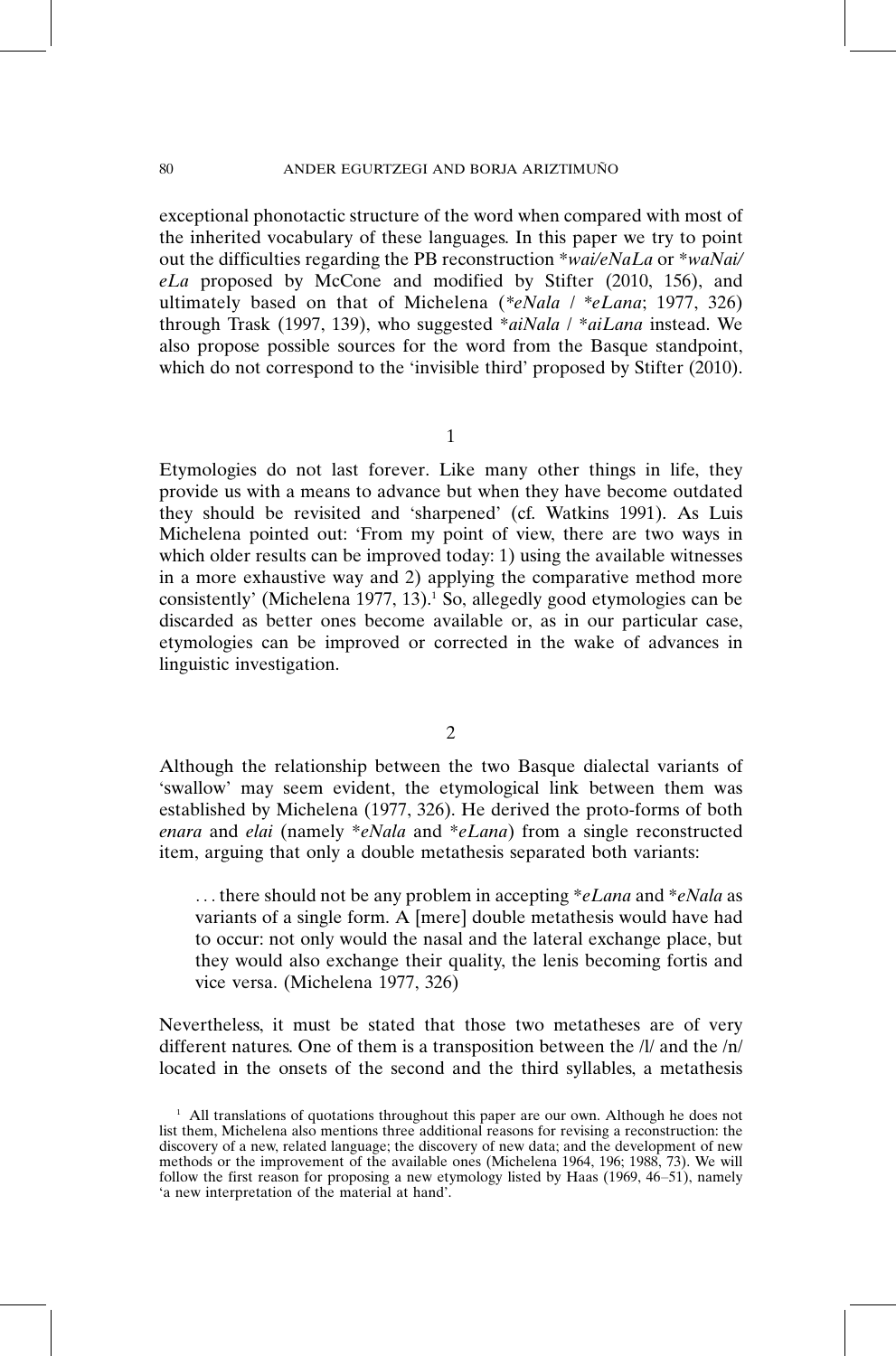more than once paralleled in the history of the Basque language (cf. among others labana < nabala 'knife' and inulabar < ilunabar 'dusk', see Egurtzegi 2011). The second process, however, is a feature metathesis which affects the strength of the sonorant, and is otherwise unattested within Basque.<sup>2</sup> This second metathesis 'softens' an etymologically strong segment while simultaneously making another lenis segment fortis.

Thus, Michelena proposes a double metathesis in order to link the different variants of the Basque word for this bird of the genus hirundo. In his hypothesis, Michelena relies on four different sound changes arising in intervocalic position:  $/N > \ln \frac{1}{n} > \ln \frac{1}{5}$  (>  $\varnothing$ ),  $/L > \ln \frac{1}{5}$  and  $/t > \ln \frac{1}{5}$ (Michelena 1977, §15 and §16). His proposal is as follows:

(1) enara : elai B \*eNala : \*eLana (a) (\*eNala - \*enaLa -) \*eLana - \*eLaha - \*elaa elae elai<sup>3</sup> (b) (\*eLana - \*elaNa -) \*eNala - \*eNara enara

In order to obtain the reconstructed forms, he needs one of the pairs of metatheses in parenthesis in any chronological order. Metatheses such as the one between  $\frac{1}{a}$  and  $\frac{1}{n}$  depicted above are common in Basque (cf. Egurtzegi 2011, 17); however, we are not aware of any other instance of a feature metathesis involving the fortis nature of a consonant anywhere in the history of the language.4

3

In our view, the need for this second metathesis can be removed by looking at this process from a different angle. It is worth mentioning, that, as stated above, all the sound changes reconstructed by Michelena apply to sonorant segments located in intervocalic position, and thus are conditioned by the phonological context. Likewise, all qualitative changes (i.e. those which affect the place/manner of articulation and not just the length or 'strength'

<sup>&</sup>lt;sup>2</sup> Michelena (1977, 200–1) mentions palatalisation metathesis as a parallel (cf. Sp. *llano* > Bsq. *laño* 'plain, unpretentious'), although he links fortis consonants to geminates or long segments, and not to palatalised ones. Hualde (pers. comm.) reminds us that there is indeed a certain degree of relation between geminates and palatals, at least in the neighbouring Romance languages, where palatal segments resulted from geminates (cf. Lat. *capanna* > Sp. cabaña 'shed'). Interestingly, this process can also result from etymological clusters as in Sp.  $comerlo > comel.$   $lo > comello / komeAo/$  'to eat it'. However, this link is far from obvious within Basque.

It is worth mentioning that no such variant as \*\**helai* is found (the initial  $h$ - being the result of the displacement of the intervocalic glottal fricative to the onset of the first syllable, e.g. Bsq. harea < \*areha < Lat. arena 'sand'; see Lakarra 2009a; Egurtzegi 2013a, 164), but the reader should note that variants with the etymological order of the lateral in the second syllable and the nasal in the third are only found in western varieties, which lack /h/.

<sup>4</sup> Metatheses involving length, despite being uncommon, have been proposed for the history of some languages, although they usually involve consecutive vowels (cf. vowel quantitative metathesis in Attic and Ionic Greek, as in  $\eta o$ ,  $\eta \alpha > \varepsilon \omega$ ,  $\varepsilon \bar{\alpha}$ ). There is no other instance of metathesis involving length within Basque, but feature metatheses involving palatalisation or nasality are attested (cf. Egurtzegi 2011, 56).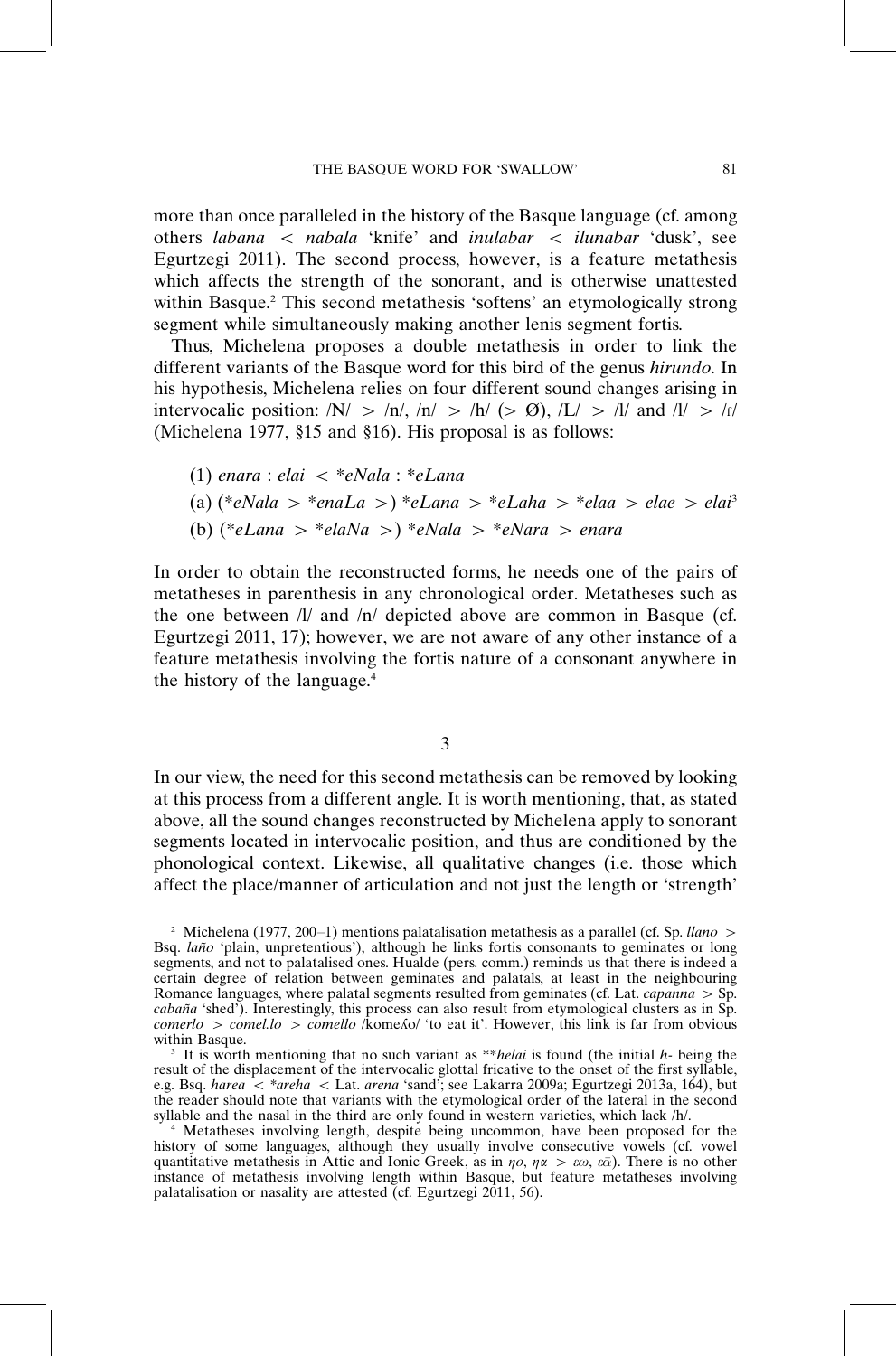of the segments) apply to the second consonant, placed in the onset of the third syllable, while the first consonant in the onset of the second syllable only shows a change regarding its length or 'strength':

- (2)  $*eNala$  /  $*eLana$
- $(a) * eNala > enara$
- (b)  $*e\mathbf{L}$ ana >  $*e\mathbf{L}$ aha > e $\mathbf{L}$ ai

In fact, we only need the consonant in the onset of the second syllable to maintain its nature after the adaptation to the new system, which consists of an opposition between voiced and voiceless consonants instead of an opposition between fortis and lenis consonants. This is achieved according to Michelena by means of an intervocalic simplification of a fortis segment, but we could get the same result by changing the intervocalic context, i.e., reconstructing a vowel and a consonant around the first sonorant instead of a pair of vowels, as in the second. Consonant clusters were, in fact, one of the possible sources of fortis consonants proposed by Michelena (1977, 229 and §18, specifically §18.11). This contextual change will remove the need for the hypothetical fortis-lenis metathesis otherwise unattested in the language, since the first consonant would not change in this new context, regardless of its nature. So, we propose the insertion of an additional segment in the coda of the first syllable (or in the onset of the second, if it were a glottal fricative; see Egurtzegi 2013a). This segment will only be dropped after the metathesis of /l/ and /n/ and after the processes affecting intervocalic segments have run their course. In order for the metathesis to occur, we need to reconstruct the hypothesised segment in the coda of the first syllable so that both sonorants are in the same syllabic position (i.e. both in the onset, see Egurtzegi 2011):<sup>5</sup>

 $(3)$  \*eC.nala / \*eC.lana (a) (\*eCnala >) \*eClana > \*eClaha > \*eClaa > \*eClae > \*eClai - elai (b)  $(*eClana>) *eCnala > *eCnara > enara$ 

In this way we only need to propose a metathesis that transforms  $\ast eC$ *nala* to \*eC.lana (or the reverse, \*eC.lana in \*eC.nala) and a late elision of the element inserted at (3), once it has prevented the intervocalic developments that would otherwise take place. This leaves us with very few choices

<sup>&</sup>lt;sup>5</sup> If we reconstruct a segment in the onset of the second syllable we would relegate the sonorant to the coda of the first syllable, given that the glottal fricative may only be found in the onset of the first two syllables in modern Basque and does not form tautosyllabic clusters (cf. Egurtzegi 2013, 151). As a consequence, the context necessary for metathesis to take place would be lost, given that the segments undergoing the process would not be in the same syllabic position, a necessary precondition of this process in Basque (cf. Egurtzegi 2011, 71). For this reason, the glottal fricative cannot be reconstructed in the oldest form of this particular etymology.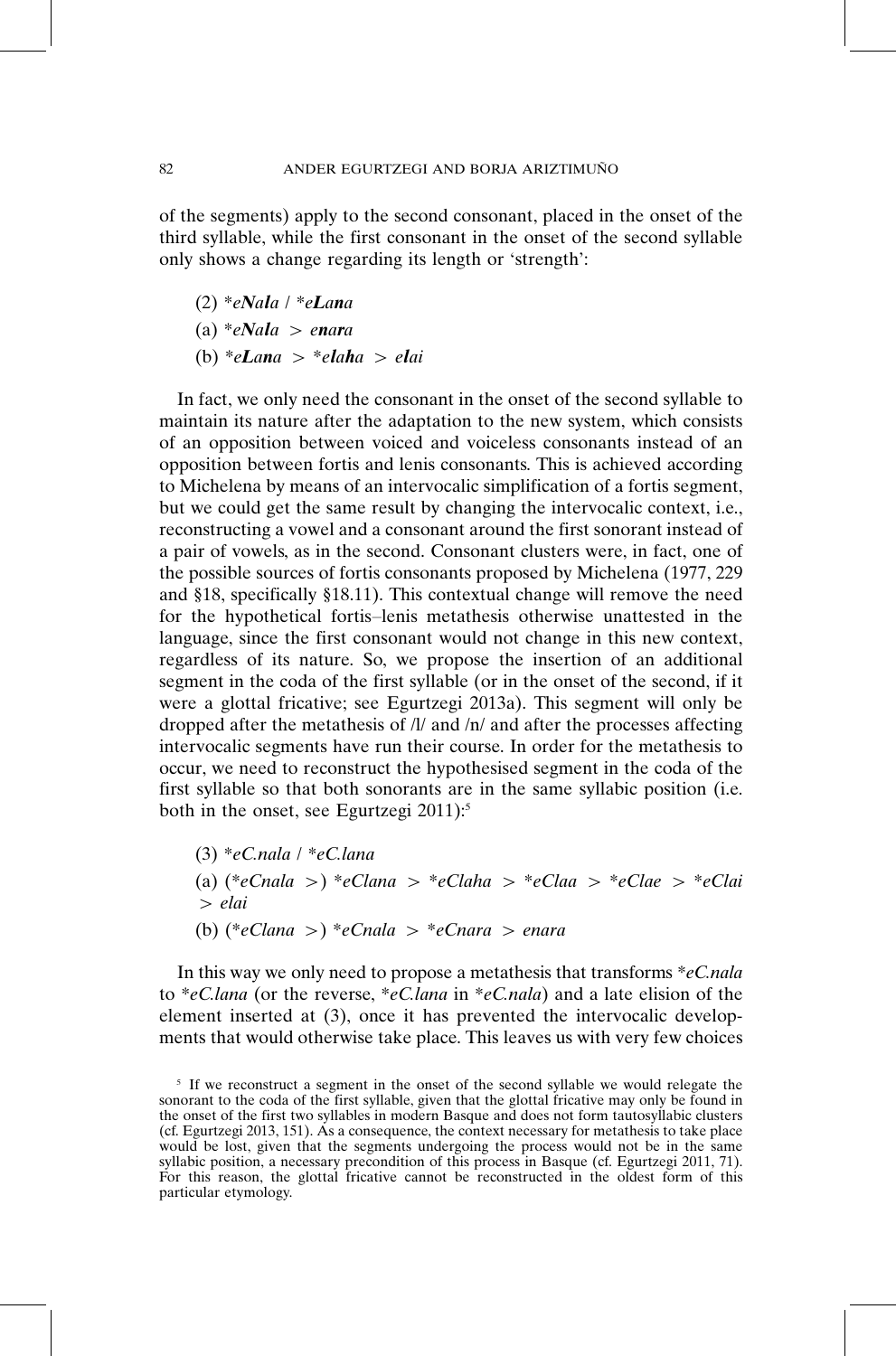regarding which segment we should propose, since Basque phonotactics and its syllabic structure will only allow sibilant fricatives and (coronal) sonorants in this position (Hualde 2003, 33-4). Presonorant sibilants being as scarce (and, incidentally, modern) as they are (Egurtzegi 2013, 163), it seems obvious that we should give preference to a sonorant. Among sonorants, the rhotic seems preferable, given that the clusters that consecutive /n/ and /l/ could form (i.e., /n.l/ and /l.n/) are also rather 'illformed' in Basque (Hualde 2003, 36), and thus unlikely to be maintained for such a long period. However, /r.l/ and /r.n/ are much more widespread clusters. So, we propose the following reconstruction:

- (4) \*ernala / \*erlana (instead of \*eNala / \*eLana)
- (a) (\*ernala >) \*erlana > \*erlaha > \*erlaa > \*erlae > erlai > elai
- (b) (\*erlana >) \*ernala > ernara > enara

A search of the General Basque Dictionary (Michelena 1987) reveals that, though not common, the variants ernara and erlai<sup>6</sup> are found in the Biscayan dialect even today. This evidence not only supports our preference for the rhotic  $/r/$  in the reconstruction suggested above, but it also allows us to remove the asterisk from these 'reconstructed' variants as we have already done in  $(4)$ —a step earlier than could be predicted structurally in (3).

4

In view of the fact that McCone's (2005) proposal and that of Stifter (2010) are based on the original reconstruction by Michelena (1977) via Trask (1997), all the discussion in the previous sections also applies to their proposed reconstruction. Accordingly, the proposal of an (attested) preceding rhotic is preferable, in our opinion, to the reconstruction of a fortis segment and an unattested metathesis. The fortis dissimilation hypothesised by Stifter (2010, 153) is similar to the fortis-lenis metathesis proposed by Michelena, since it would allow the reconstructed variants \*eNaLa and \*eLaNa, but it is, nevertheless, otherwise unattested.

There are, furthermore, some other details that should be addressed regarding the first syllable of the form  $*(w)aNala$ , as reconstructed by McCone (2005, 209).

PB is believed to have had a very simple phonological inventory, which did not include a wau or a yod in any context (i.e., there were no diphthongs; see Lakarra 2011 and Egurtzegi 2013, 136-7). This issue has been pointed out by Stifter (2010, 153-4), who speaks of an early loss of

<sup>6</sup> This second variant is not listed by Stifter (2010, 152, footnote 12), presumably due to its not being found in the list of variants provided by Trask (2008, 170). It is nevertheless among the variants provided by the General Basque Dictionary (Michelena 1987) and the EHHA (Euskaltzaindia 2008).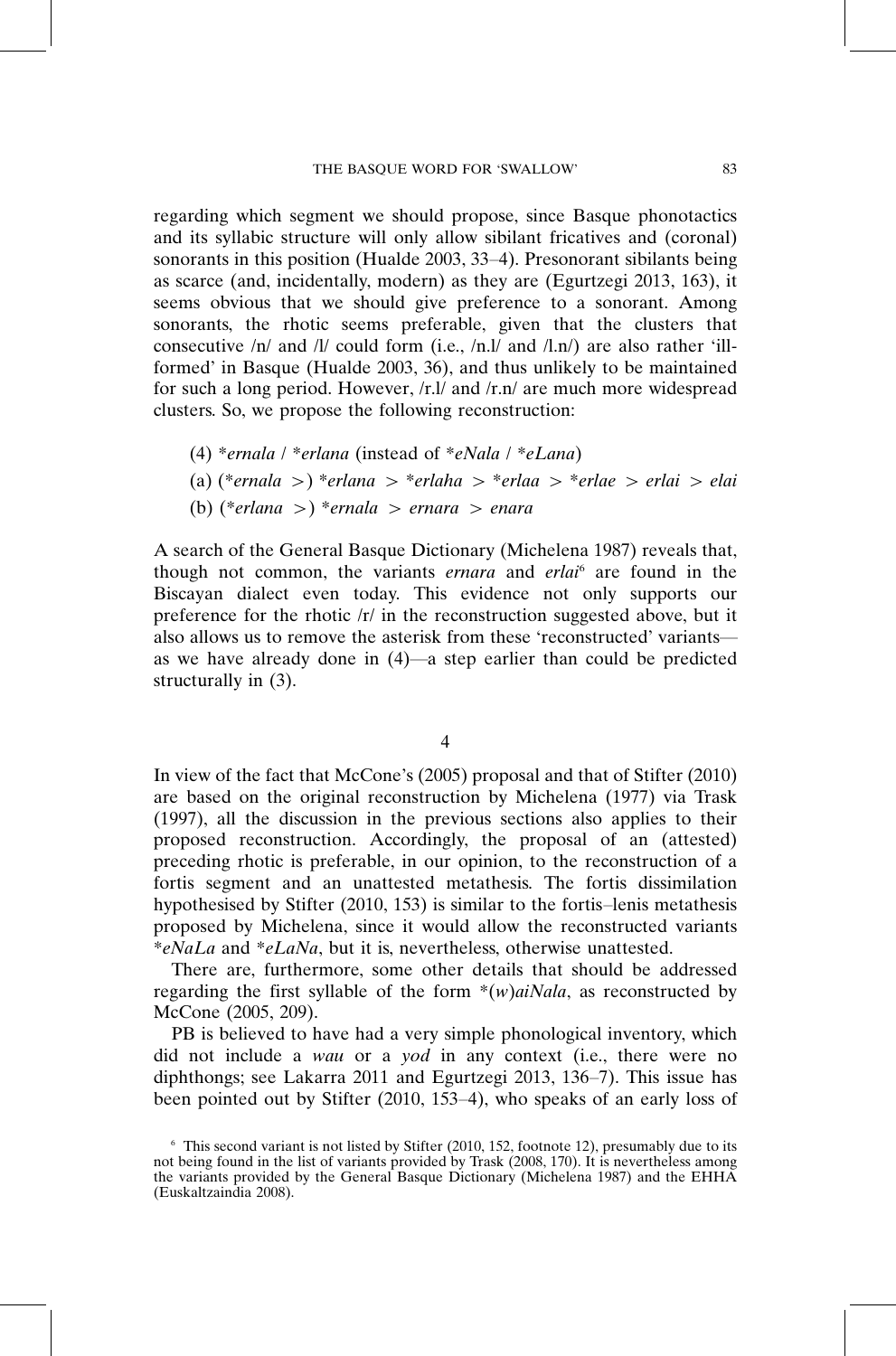84 ANDER EGURTZEGI AND BORJA ARIZTIMUÑO

wau either in the adaptation of his proposed borrowing or in a very early stage of the language, $7$  but his suggestion about a third language as a donor for Basque and Celtic requires some problematic assumptions as well: such as that  $w$ - was lost early, while the hypothesised original diphthong - $ai$ -(in the forms  $*(w)aiNala$ , as reconstructed by McCone (2005, 209) and \**uai/eNaLa* or \**uaNai/eLa* as proposed by Stifter 2010, 154) remained unchanged, at least until the beginning of the 'modern' dialectal fragmentation (which is thought—since Michelena  $(1981)$ —to have come about by the seventh or eighth century, i.e., almost a millennium after a plausible and suitable contact between Basque and any 'invisible third', or even Celtic). This diphthong is present even today in dialectal forms such as ain(h)ara, ainada, ain(h)era, etc.

As for the first phoneme, it is true that Michelena himself proposed a quasi-regular loss of the PB word-initial labial voiced stop before round vowels (1977, 531-2). This proposal was suggested by the rarity (almost total lack) of Basque words with bo- or bu- initials, but there are certain native words which show these sequences, such as bortz 'five', borobil 'round', buru 'head', buztan 'tail', or old loanwords like borondate 'will'  $\lt$ Lat. voluntāte(m), bortitz 'hard, violent' < Lat. fortis, bultzatu 'pushed, impelled'  $\lt$  Lat. *pulsātu(m)*. There are some etymological proposals (see Michelena 1977; Lakarra 2011) which require the loss of the labial consonant (such as *otu* 'request'  $\langle$  Lat. *votu*(*m*)), even before an unrounded vowel—as in the etymology by Lakarra (2011, 74) \*berna-zur lit. 'leg-log'  $>$  \*enazur  $>$  \*ehazur  $>$  \*heazur  $>$  hezur/azur 'bone'; but cf.  $berna <$  Lat.  $perna(m)$ , where the initial voiced stop is maintained—and also in the onset of the second syllable (e.g. *alu* 'vulva'  $\lt$  Lat. *alvu(m)*, see Lakarra 2011, 104). This seems to be a sporadic loss, however, bearing closer resemblance to a dissimilation triggered by the following labial/ rounded segments.

As for the diphthong of the alleged PB  $*(w)aiNala$ , we have already pointed out that it does not fit the phonotactics reconstructed for that particular stage of the language. This would require either immediate adaptation in the process of borrowing the word (cf.  $w$ -), or, in the unlikely event of the phonotactically unusual sequence being accepted, that the diphthong would not have changed for at least several centuries (and much more than a millennium in the easternmost dialects where it would have remained unaltered until the present day; see Map 1 in (5) below). It is worth recalling that, in fact, a sporadic change from *ai* (probably through ei) to e is attested only dialectally  $(bai(n)a : beina : bena 'but')$ , but precisely in those above-mentioned easternmost varieties where we find the diphthong (cf.  $ain(h)$ ara 'swallow'), considered old by McCone (2005) and Stifter (2010), even today.

 $\alpha$ <sup>7</sup> He proposes either to place the loss of the glide prior to Roman times, when it becomes  $b$ -, or that the segment was replaced by zero in its adaptation instead; cf. Lat. *vescor* 'to make use of, have'  $>$  *eska(tu)* 'to ask for' (Lakarra 2011, 74).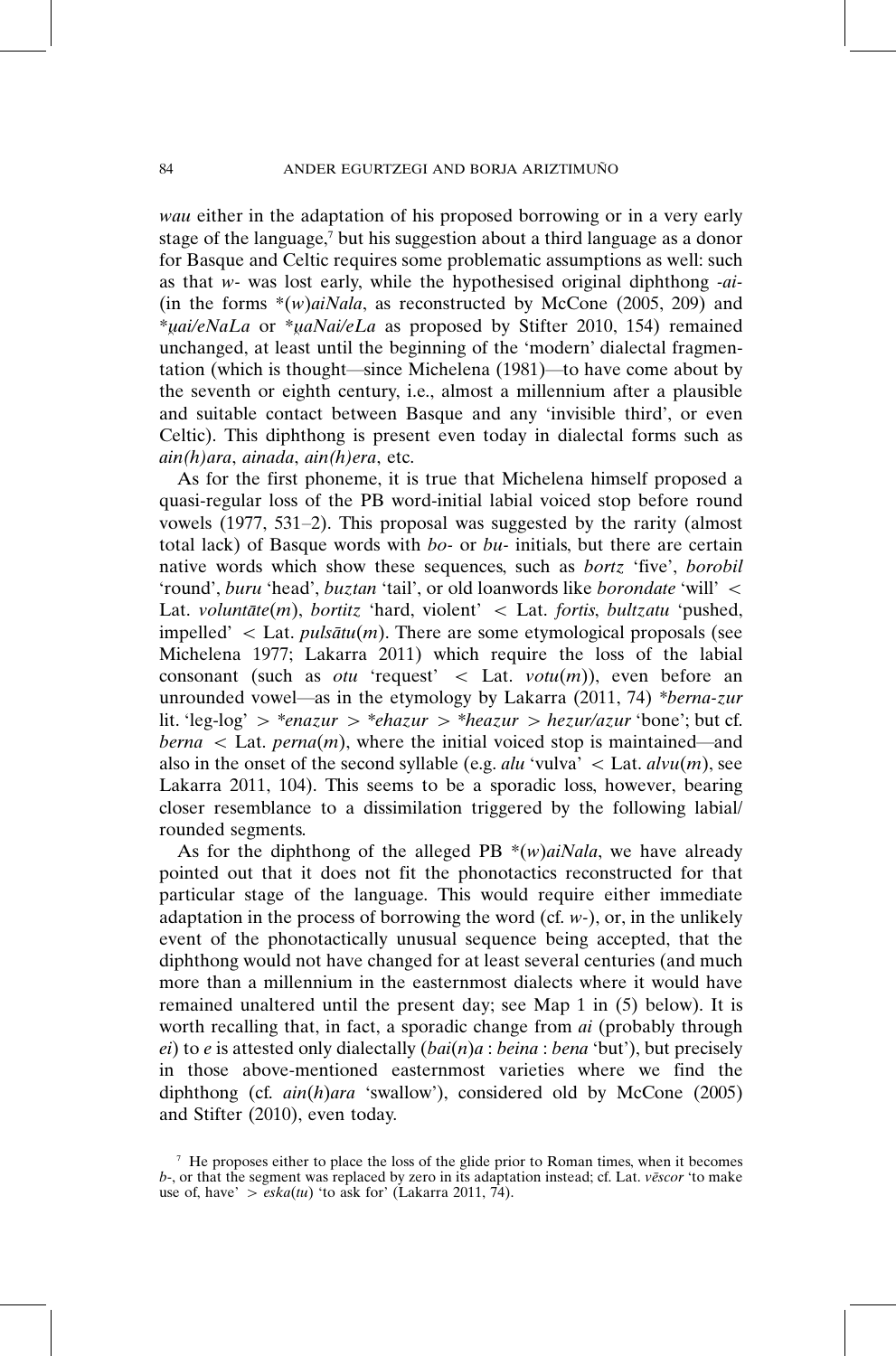At this point we have dealt with the consonants and discussed the complexity of the vocalism of the word. Regarding the first, we must make clear that Michelena favoured the nasal-lateral sequence for the proto-form (as we do), although he did not make his reasons for holding this position clear. Presumably the distribution of the different variants led him to that decision, as he would have known that the reflexes of protovariant \*eLana are limited to a part of the western dialect (so that the only metathesis which we accept would be quite restricted geographically): 'What recommends the second reconstruction [i.e. \**eNala*] for *elae* is the fact that there should not be any problem in accepting \*eLana and \*eNala

Leaving aside the consonants, the diversity that the vocalism shows is remarkable, although Michelena (without further argumentation) preferred the structure  $\sqrt[e]{e_a}$  for the proto-form. If we take the most distinctive characteristics of the variants (the first vowel, whether it shows-rC- or not, and  $*nVl$  or  $*lVn$ ), and examine the combinations of these features throughout the Basque territory, the resulting isoglosses could be mapped as follows:<sup>8</sup>

as variants of a single stem' (Michelena 1977, 326; emphasis added).

 $(5)$  (i) First vowel:<sup>9</sup>



MAP 1-Dialectal distribution of word-initial vowels

<sup>8</sup> These maps have been built based on the data provided by the General Basque Dictionary (Michelena 1987) and the EHHA (Euskaltzaindia 2008) under the headwords enara, elai and txenara 'swallow'. In some regions the same word is used for 'swift' as well. The complete list of variants that can be found in the aforementioned sources (as well as in Trask 2008, 170) includes the following items, alphabetically ordered: ainada, ainara, ainera, ainhara, ainhea, ainhera, aiñara, aiñari, alae, alai, alñari, anhara, añai, añar, añari, añera, añha, añhara, añhe, añhea, añhera, ean, eena, eihara, einhara, eiñera, elaa, elae, elai, elea, elei, eloi, ena, enaa, enae, enaba, enabera, enada, enara, enare, enere, en˜ada, erla, erladi, erlai, erlara, erlei, erloi, ernani, ernara, ihara, inada, inade, inara, inare, inera, inere, inhade, inhar, inhara, iñada, iñar,<br>iñara, iñare, iñera, iñhala, iñhara, kinuri, kiñuri, mañari, txanara, txenara, txinara, txinare.

iñara, iñare, iñera, iñhala, iñhara, kinuri, kiñuri, mañari, txanara, txenara, txinara, txinare.<br><sup>9</sup> The region under  $\langle e \rangle$  includes some etymologically unrelated lexemes, especially in the Upper Navarrese area. The instances of  $\langle i - \rangle$  in Gipuzkoa are due to variants beginning with  $txi$ - (there are txe- variants around them as well).

5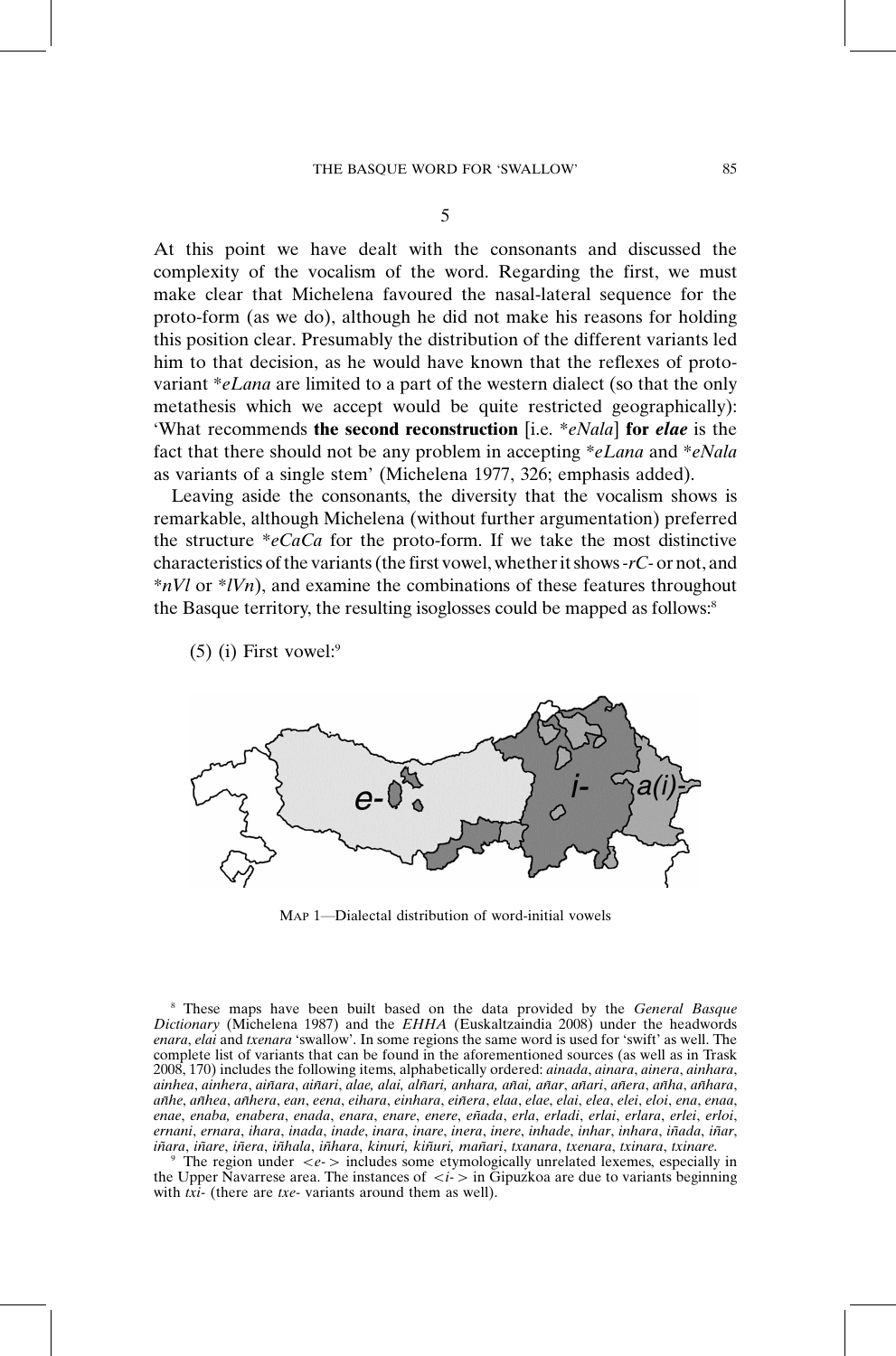

MAP 2-Dialectal distribution of consonantal sequences

All possible combinations of the vowels of the other two syllables, in turn, can be derived through a couple of simple assimilations and metatheses.11 We could posit that the actual and sole alternation for the beginning of the word is  $e - i -$ , the  $a$ - of the eastern variants being the trace of another lexical/morphological element (for example, the result of a reanalysis of compounds like \*ga(u)-i/enara, lit. 'night swallow'—cf. kin $u\dot{\tau}$ , or \*basa-i/enara, lit. 'wild swallow'), although we are not able to clarify this issue now. Another explanation for the late emergence of the palatal semivowel in  $ain(h)$ ara would involve a depalatalisation process (cf. Sp. botella /bote*ka/* > Bsq. *boteila* 'bottle', for instance) after a hypocoristic palatalisation (cf. Hualde 2003, 39) of the  $-m$ - cluster (cf. the personal name *Bernat* > Beñat), which conveniently occurs in the same geographical area where we find ainara (Santazilia, pers.comm.). Thus, a modern dialectal development such as \**ernala > ernara >* \**eñara > añera > ainera > ainara* may be proposed in order to account for this diphthong.

6

In view of the above, we propose the proto-form in (6) as the source for the modern Basque variants (enara, elai, ain(h)ara, etc.):

## (6) \*ernala

<sup>10</sup> That is to say, whether it is of the *ernara/erlai* type (black spots), and whether it corresponds to the \*eLana or to the \*eNala proto-forms proposed by Michelena.

<sup>&</sup>lt;sup>11</sup> We have not taken into account the Salazarese  $kiñuri$ , but it is worth recalling here what Michelena said about the initial consonant: 'It is not clear, for example, whether the Salazarese kiñuri "swift, swallow" is conservative or innovative regarding *ainhara*, enara, etc. of other dialects, although the second option seems to be more probable' (Michelena 1977, 252). But he then adds that 'the Salazarese variant *kiñuri* (in Azkue) is but a very poor sign of an ancient initial occlusive which has not left any other trace' (Michelena 1977, 326). The initial velar stop can, however, also be the result of the normalisation of hypocoristic variants  $(tx - \rightarrow k-)$  such as the above-mentioned *txinare*, given that the hypocoristic variant of an initial stop has historically been tx- (e.g. txibi(s)ta  $\lt$  gibi(z)ta 'bow', Txatalin  $\lt$  Katalin 'Katherine'; Michelena 1977, 188-9; see also Egurtzegi 2013, 156).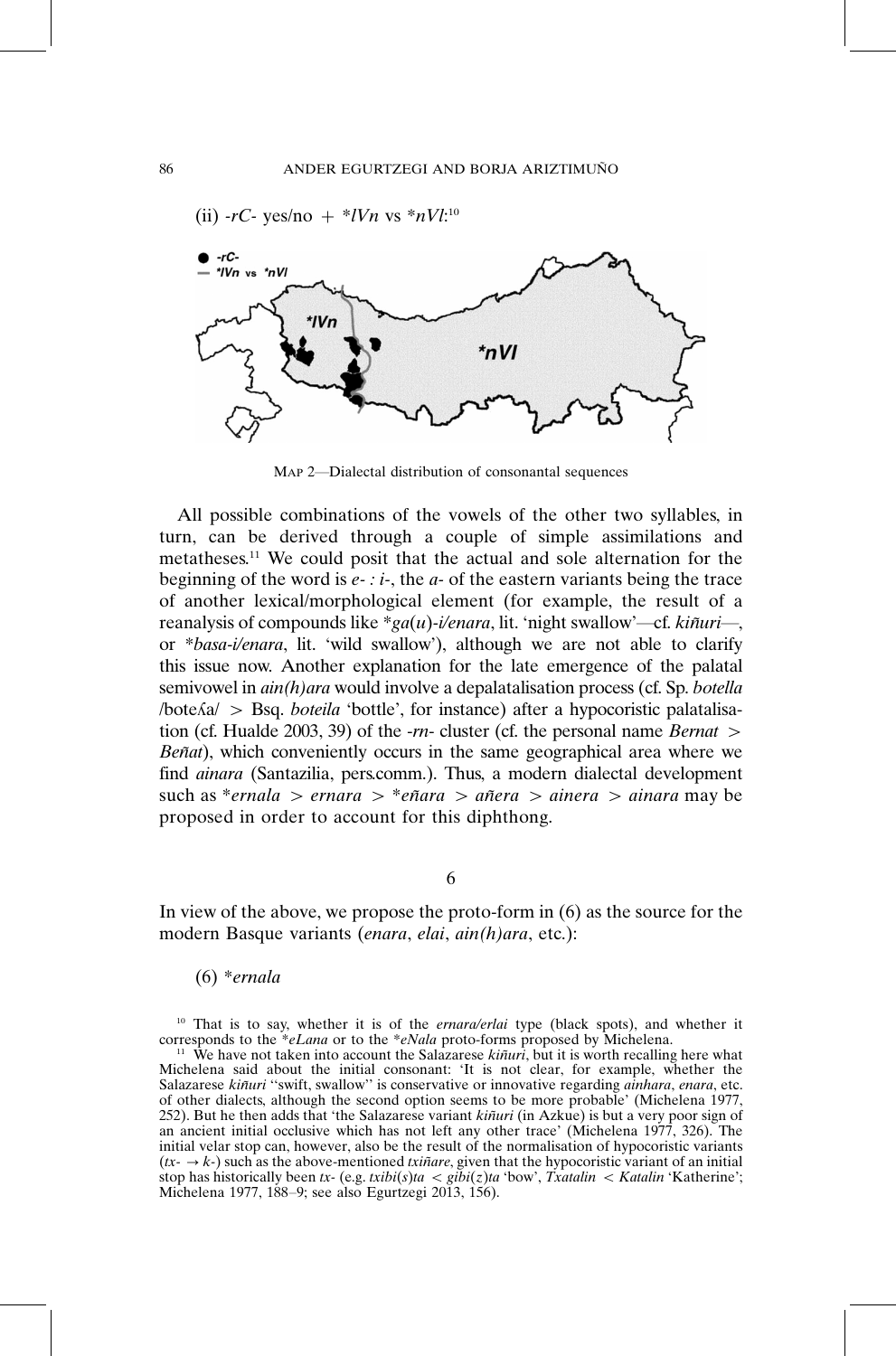According to this proposal, the diphthong in the first syllable would be secondary, derived either from the addition of a non-identified initial morpheme or by depalatalisation (see §5 above). Interestingly, all variants with a glottal fricative in the second syllable show a diphthong in the first syllable (or a trace of having had it, such as an initial  $/i$ - $\ell < ai$ -) or a palatal nasal).

It may be worth listing some of the obstacles to positing this form as a genuine Basque word, i.e., if we take it as a simple PB-root (Lakarra 1995; 2009; 2011):

- (7) Obstacles to proposing PB \*ernala:
- (i) A consonant cluster  $(-rn-)$ .
- (ii) A word-initial vowel  $(e)$  and a word-final vowel  $(-a)$ .
- (iii) Three syllables.

Taking into account the CVC structure of the PB-root, we would have to assume that this is either a compound/derivation or a loanword. Following the first option we could reconstruct something like \*Cer-nal-a, but there is no reconstructed root of the shape \*Cer or \*nal with a suitable meaning, nor any proto-suffix \*a (which cannot be the definite article, given that that would appear only centuries later, cf. *elai-a*). In addition, we would have to assume that the cluster -rn- has remained unaltered since PB. For all these reasons, it seems this word must be a loanword.

7

We have already fulfilled our initial aim, namely to give context the importance it deserves within phonological reconstruction, by means of reinterpreting the etymology of the Basque word for 'swallow' suggested by Michelena and avoiding the otherwise unknown fortition metathesis he proposed. Now, we will cautiously attempt to go further in our etymological exploration.

If we are to accept the borrowed origin of the Basque word for 'swallow', then we need to look at the languages with which Basque has come into contact over the years. To this end, we can refer to the well-known etymological dictionaries of the likewise well-known Catalan linguist J. Corominas (Corominas and Pascual 1980-91; Corominas 1980-91) for the following information: Sp. golondrina comes from Lat. hirundo (erundo already in the sixth-seventh century) through a hypothetical \*eróndene; Mozarab. gondorina from \*endorina (and this  $\lt$  \*erondina; cf. the attested erundina), and Arag. engolondrina would be a mixture between the Spanish and the reconstructed Mozarabic word; Occ. ironda (and arendola  $\langle$  \*arondela); the Fr. word was aronde(lle), but since the Renaissance it has been spelled hirondelle (with the apparent intent of bringing it closer to the Latin spelling); and in Alavese Sp. we have *arandela* (Corominas and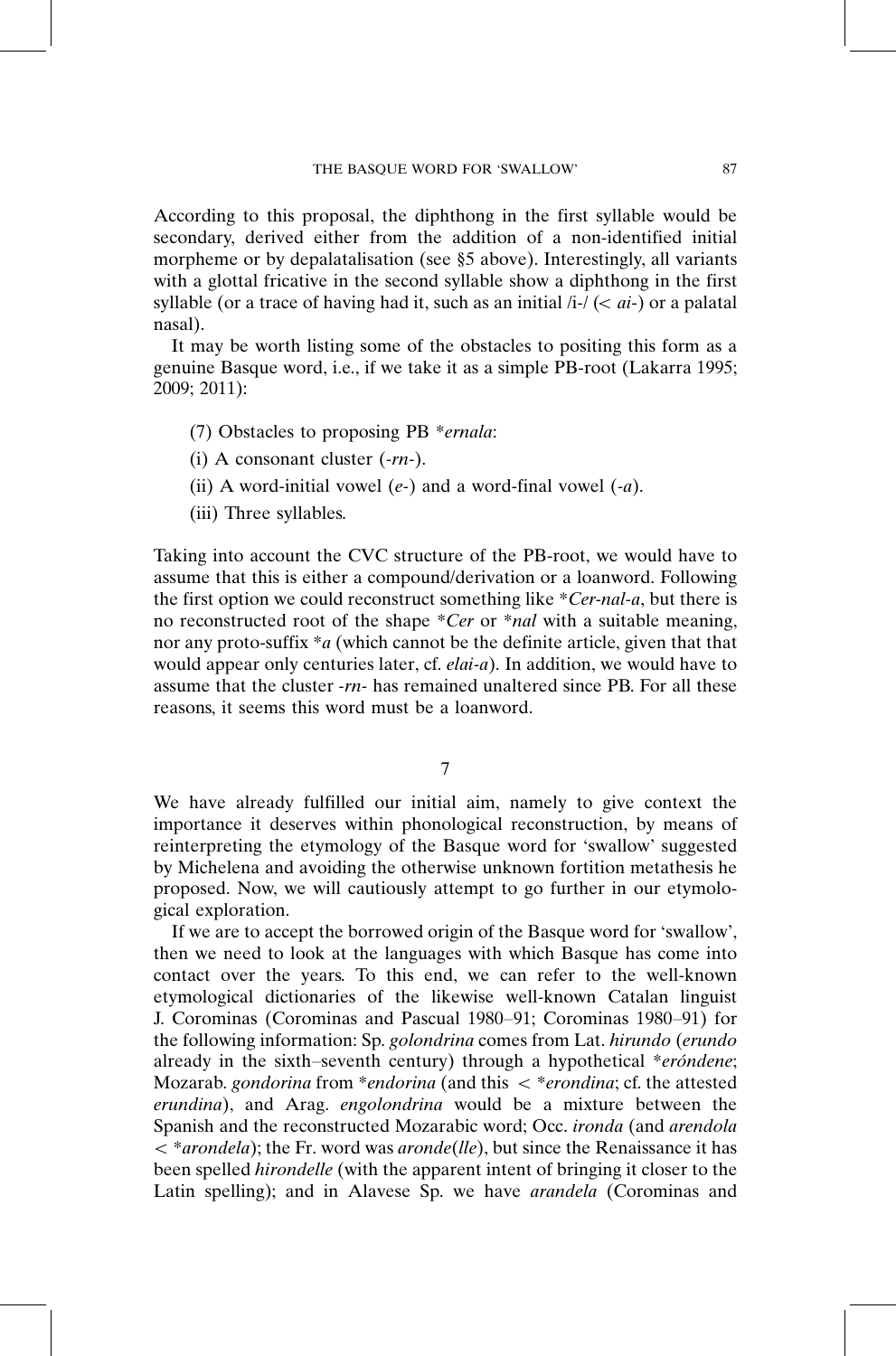Pascual 1980-91, vol. 3, 165-6). Lastly, in Catalan we find the words oreneta ( $\epsilon$  \*eroneta  $\epsilon$  \*hirundı̆tta), oronella ( $\epsilon$  \*eronella  $\epsilon$  \*hirundĕlla), and other variants such as *orenola*  $\left(\langle \cdot \rangle^* h \right]$  (Corominas 1980–91, vol. 3, 105-9). Hence:

 $(8)$  Lat. *hirŭndo* + diminutive suffix > Romance *erundina*, *arandela*, arendola, ironda, aronde(lle), oreneta, oronella, orenola ...

This involves  $i$ -/e- at the beginning (since the  $a$ - would come from an ebefore a rhotic, as Corominas and Pascual 1980-91 say in connection with the old French word); the consonantism  $VrVn(d)VlV$  (the final consonant can also be t or n depending on the diminutive suffix); and the vocalism  $-i/$  $eCa$  at the end of the word if it bears a diminutive suffix. Now, if we compare the proposal in (6) above with the Romance forms (taking the diminutive -ella for our purpose),

(9)  $*$ ernala :  $*$ erVn(d)ela

we get a very striking similarity. If the above mentioned consonant cluster -rn- is 'modern', that is, if it resulted from a syncope, we can justify its preservation until relatively late and roll back our proto-form to \*erVnala. In this way, we solve the problem of the consonant cluster. Although we get a longer form and an old intervocalic -r-, both of which put the word farther from a canonical PB root, the proto-form is now closer to the possible loanword.

Therefore, we posit an Old Romance borrowing for the Basque word for 'swallow', assuming few processes: assimilation or reduction of the consonant cluster (\**erVndéla > \*erVn(n)éla*), syncope of the second vowel ( $>$  \**ernéla*) due to its pre-tonic position and the observed dialectal variation of the vowels (\*ernela / \*ernala). The first probably happened within the source language, while the second may well be due to developments within the Basque language, cf. *andre*  $\lt$  *andere 'lady'*, or  $\textit{esne} < \textit{esene}$  'milk', for instance.

## **CONCLUSION**

In this paper we aimed to show (1) that a morphological (in the widest sense of the word) and phonological analysis of Basque words can reveal their native or foreign nature; and (2) the crucial importance of phonological context in reconstruction and, generally, for the explanation of phonological processes.

Although we have agreed with Stifter (2010, 153) with respect to the borrowed nature of the Basque word for 'swallow', the additional rhotic segment we have reconstructed in \*ernala (the oldest form we can get by mere cross-dialectal reconstruction), moves the Basque proto-form further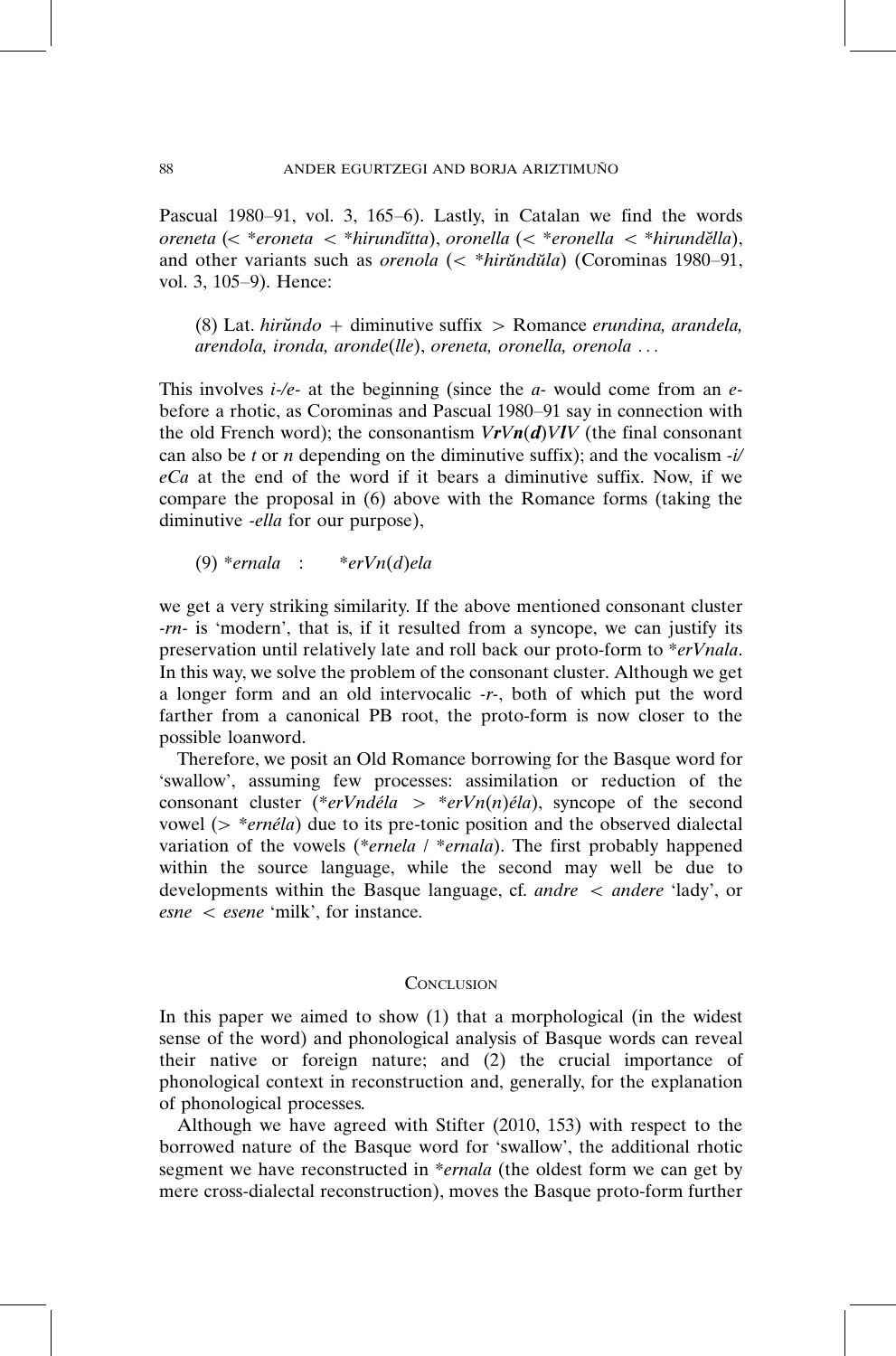away from the Celtic variants and seemingly closer to those of the Romance languages. Be that as it may, this rhotic is attested in the two patterns—cf. ernara and erlai—that gave rise to the diverse variants present in the modern language, and it is thus preferable to any appealing (as yet unattested) construct proposed for the proto-form. A Basque borrowing from Romance languages would, naturally, be much more modern and thus would make Basque an unsuitable donor for the Common Celtic protoform.

## **REFERENCES**

- Corominas [Coromines], J., 1980–91: *Diccionari etimològic i complementari* de la llengua catalana: amb la col·laboració de Joseph Gulsoy i Max Cahner, i l'auxili tècnic de Carles Duarte i Àngel Satué. Barcelona.
- Corominas [Coromines], J. and Pascual, J.A., 1980–91: Diccionario crítico etimológico castellano e hispánico. Madrid.
- Egurtzegi, A., 2011: 'Euskal metatesiak: abiaburua haien ikerketarako', Anuario del Seminario de Filología Vasca 'Julio de Urquijo', International Journal of Basque Linguistics and Philology 45, 1-88.
- Egurtzegi, A., 2013: 'Phonetics and phonology', in M. Martínez-Areta (ed.), Basque and Proto-Basque. Language-internal and typological approaches to linguistic reconstruction, 119-72. Frankfurt am Main.
- Egurtzegi, A., 2013a: 'Diferentes tipos de aspiración en vasco (con análisis espectrales del dialecto suletino actual)', in E. Blasco, P. Francalacci, A. Nocentini and G. Tanda (eds), Iberia e Sardegna. Legami linguistici, archeologici e genetici dal Mesolitico all'Eta` del Bronzo, 151-69. Firenze.
- Euskaltzaindia, 2008: Euskararen Herri Hizkeren Atlasa. Bilbao.
- Haas, M.R., 1969: The prehistory of languages. The Hague.
- Hualde, J.I., 2003: 'Segmental phonology', in J.I. Hualde and J. Ortiz de Urbina (eds), A grammar of Basque, 15–65. Berlin.
- Lakarra, J.A., 1995: 'Reconstructing the pre-Proto-Basque root', in J.I. Hualde, J.A. Lakarra and R.L. Trask (eds), Towards a history of the Basque language, 189-206. Amsterdam.
- Lakarra, J.A., 2009: 'Forma canónica y cambios en la forma canónica en la prehistoria de la lengua vasca: hacia los orígenes del bisilabismo', Palaeohispanica 9, 557-609.
- Lakarra, J.A., 2009a: 'Adabakiak /h/-aren balio etimologikoaz', Anuario del Seminario de Filología Vasca 'Julio de Urquijo', International Journal of Basque Linguistics and Philology 43, 565-96.
- Lakarra, J.A., 2011: 'Erro monosilabikoaren teoria eta aitzineuskararen berreraiketa: zenbait alderdi eta ondorio', Fontes Linguae Vasconum 113, 5-114.
- McCone, K., 2005: 'Mögliche nicht-indogermanische Elemente in den keltischen Sprachen und einige frühe Entlehnungen aus indogermanischen Nachbarsprachen', in G. Meiser and O. Hackstein (eds), Sprachkontakt